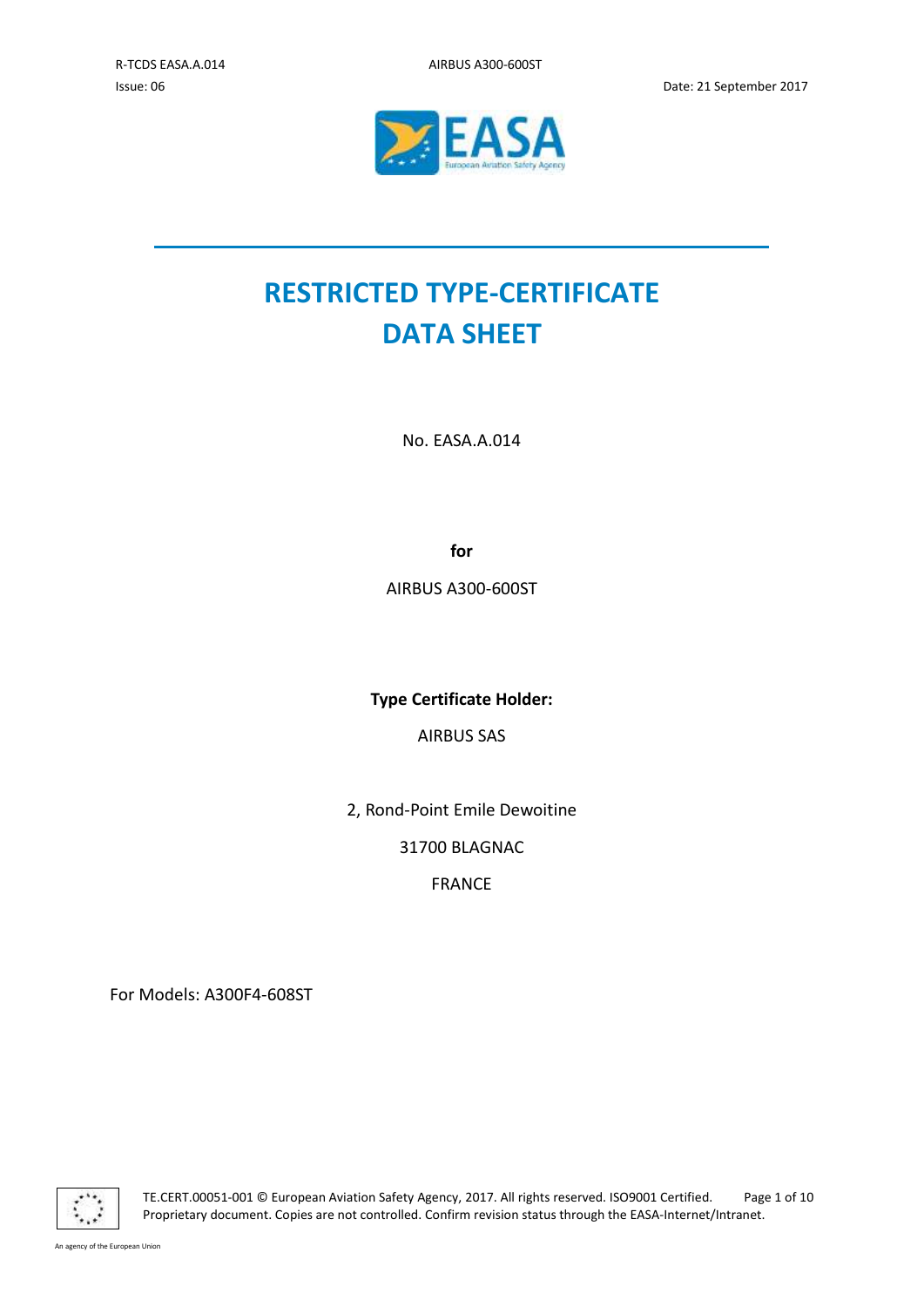Intentionally left blank



TE.CERT.00051-001 © European Aviation Safety Agency, 2017. All rights reserved. ISO9001 Certified. Page 2 of 10 Proprietary document. Copies are not controlled. Confirm revision status through the EASA-Internet/Intranet.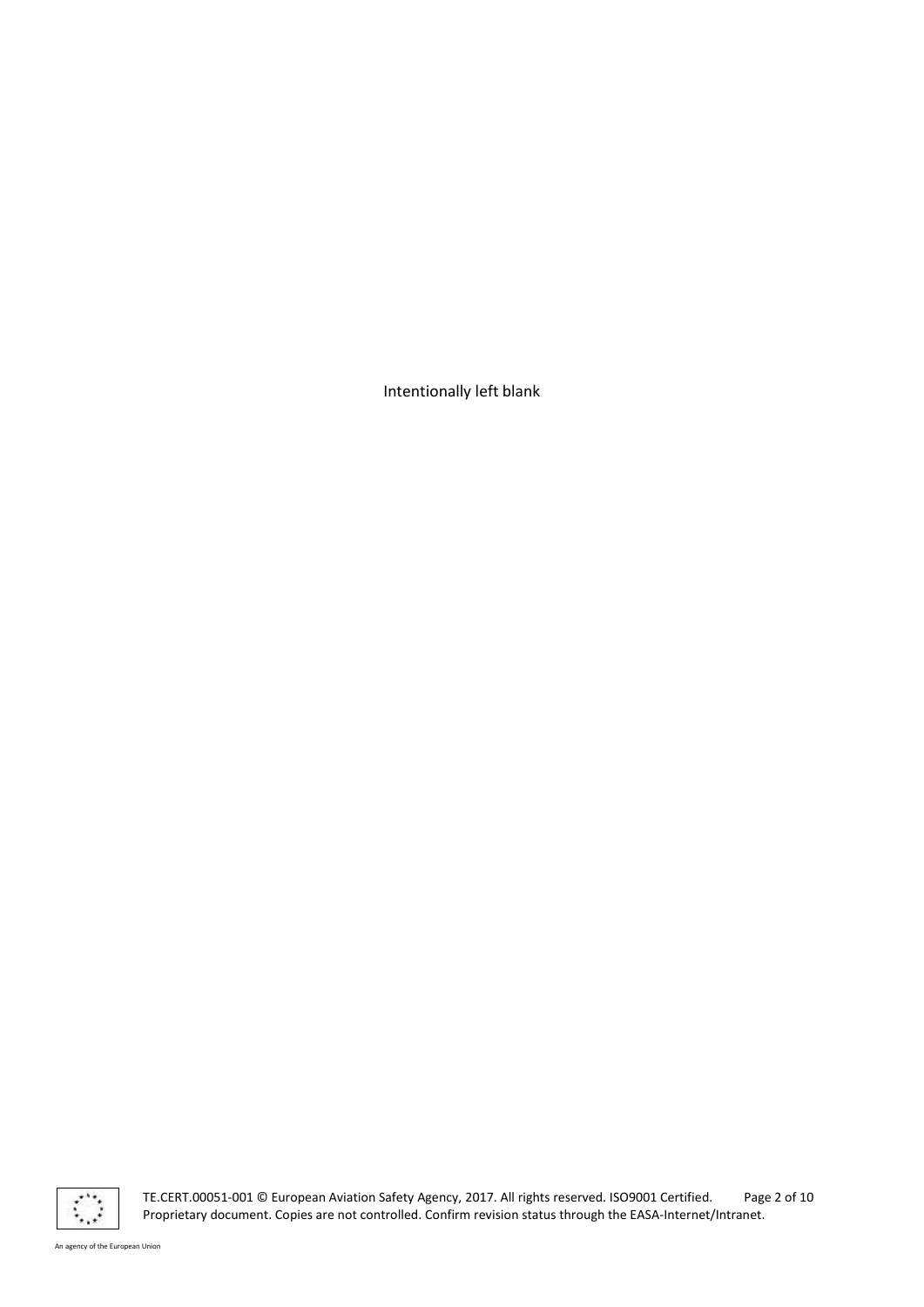# **TABLE OF CONTENTS**

| Aeroplane                  |                                                                               |    |
|----------------------------|-------------------------------------------------------------------------------|----|
|                            |                                                                               |    |
| 2.1                        | Reference Proposal Date for EASA Restricted Type Certification 27 May 2004  4 |    |
| 2.2                        |                                                                               |    |
| 2.3                        |                                                                               |    |
| 2.4                        |                                                                               |    |
| 2.5                        |                                                                               |    |
| 2.6                        |                                                                               |    |
| 2.7                        |                                                                               |    |
|                            |                                                                               |    |
| 3.1                        |                                                                               |    |
| 3.2                        |                                                                               |    |
| 3.3                        |                                                                               |    |
| 3.4                        | Limit Speeds (Indicated Airspeed - IAS - unless stated otherwise) 6           |    |
| 3.5                        |                                                                               |    |
| 3.6                        |                                                                               |    |
| 3.7                        |                                                                               |    |
| 3.8                        |                                                                               |    |
| 3.9                        |                                                                               |    |
| 3.10                       |                                                                               |    |
| 3.11                       |                                                                               |    |
| 3.12                       |                                                                               |    |
| 3.13                       |                                                                               |    |
| 3.14                       |                                                                               |    |
| 3.15                       |                                                                               |    |
| 3.16                       |                                                                               |    |
| 3.17                       |                                                                               |    |
| 3.18                       |                                                                               |    |
| 3.19                       |                                                                               |    |
| 3.20                       |                                                                               |    |
| CECTION · A DAAINICTDATIVE |                                                                               | 10 |



TE.CERT.00051-001 © European Aviation Safety Agency, 2017. All rights reserved. ISO9001 Certified. Page 3 of 10 Proprietary document. Copies are not controlled. Confirm revision status through the EASA-Internet/Intranet.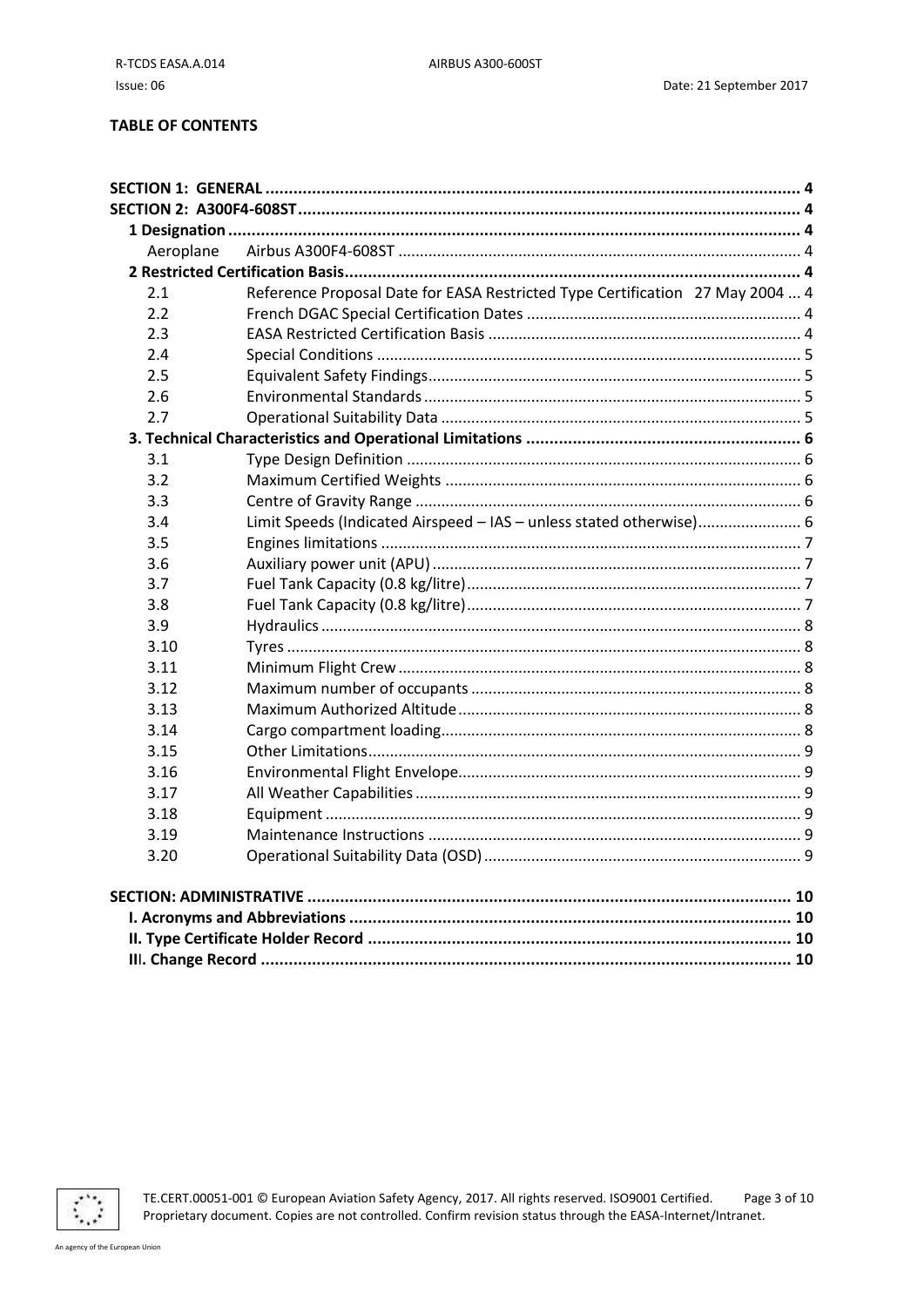# <span id="page-3-0"></span>**SECTION 1: GENERAL**

Data Sheet No EASA.A.014 Airworthiness Category **Lack and Accepts** Large Aeroplanes Certifying Authority<br>
Type Certificate Holder<br>
AIRBUS Type Certificate Holder

2, Rond-Point Emile Dewoitine 31700 BLAGNAC - FRANCE

ETOPS Up to 180 minutes

## <span id="page-3-1"></span>**SECTION 2: A300F4-608ST**

## <span id="page-3-2"></span>**1 Designation**

<span id="page-3-4"></span><span id="page-3-3"></span>Aeroplane Airbus A300F4-608ST

# **2 Restricted Certification Basis**

#### <span id="page-3-5"></span>**2.1 Reference Proposal Date**

| <b>EASA Restricted Type Certification</b> | 27 May 2004 |
|-------------------------------------------|-------------|

## <span id="page-3-6"></span>**2.2 French DGAC Special Certification Dates**

| A300-600ST MSN 655: | 25 October 1995 |
|---------------------|-----------------|
| A300-600ST MSN 751: | 22 April 1996   |
| A300-600ST MSN 765: | 7 May 1997      |
| A300-600ST MSN 776: | 30 June 1998    |
| A300-600ST MSN 796: | 5 January 2001  |

#### <span id="page-3-7"></span>**2.3 EASA Restricted Certification Basis**

- FAR Part 25, including amdt. 1 through 19 (initial A300 certification basis);
- FAR Part 25, including amdt. 19 through 44, except paragraphs:
	- 25-109 amdt. 42
	- 25-205, which is deleted and replaced by JAR 25-205 at change 14
	- 25-301 amdt. 23
	- 25-305(d) amdt. 23
	- 25-331(a)(2) amdt. 23;
- FAR Part 25, amdt. 46 for paragraphs 25-803(c)(d) and 25-809(f)(1)(iv)(v);
- FAR Part 25, amdt. 47 for paragraph 25-809 $(f)(1)(iii)$ ;
- FAR Part 25, amdt. 49 for paragraph 25-733;
- FAR Part 25, amdt. 54 for paragraphs 25-385(e) (1) and (e) (2).

French-German complementary conditions

- CB7-1: Flight in rough air
- CC4-1: "En route" design conditions with high lift devices extended
- CC5-1: Design manoeuvre conditions
- CC8-1: Bird impact
- CC9-1: Asymmetric load on the horizontal stabilizers
- CC10-1: Ground loads
- CC11: Jacking loads
- CD1-1: General Design of Systems



TE.CERT.00051-001 © European Aviation Safety Agency, 2017. All rights reserved. ISO9001 Certified. Page 4 of 10 Proprietary document. Copies are not controlled. Confirm revision status through the EASA-Internet/Intranet.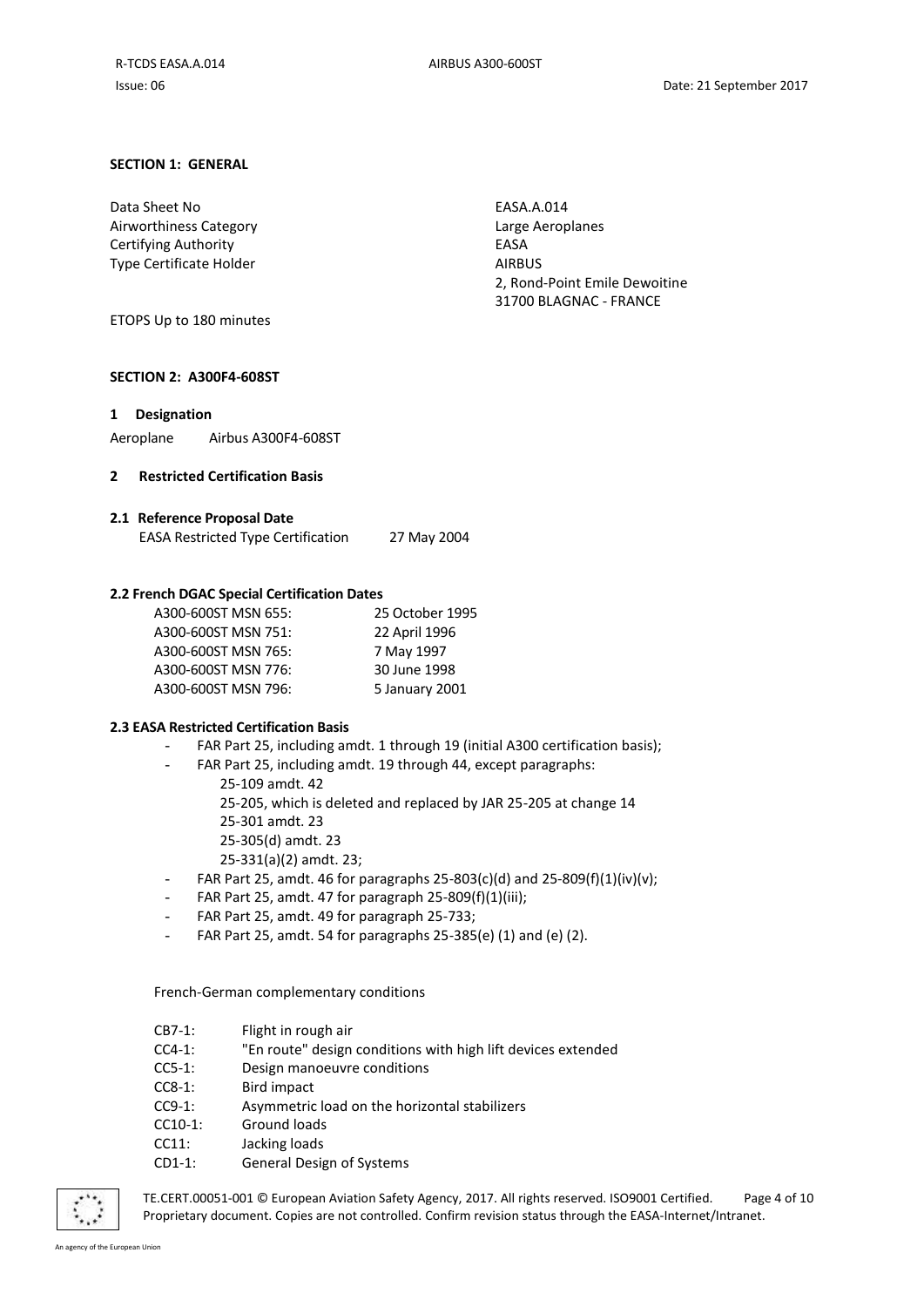| $CD8-1$ : | Operation of landing gear                                       |
|-----------|-----------------------------------------------------------------|
| $CD9-2:$  | Protection of Equipments installed on LGs and LG Wheel Wells    |
| CEO:      | Engine installation - Application JAR E                         |
| $CE2-1$ : | Windmilling without oil                                         |
| $CE4-1:$  | Engine vibration levels                                         |
| CE10-1:   | Auxiliary power Unit (APU) and its installation on the Aircraft |
| $CF3-1:$  | Functionning of the system under negative acceleration          |

CF7-1: Electrics

## <span id="page-4-0"></span>**2.4 Special Conditions**

- SC B02 Stalling speeds and operational speeds
- SC C04 Damage tolerance evaluation
- SC C06 Discrete gust requirements
- SC C08 Crashworthiness
- SC C09 Stalling speeds for structural design
- SC D04 Main cargo door
- SC D05 Cargo compartment, Fire detection system response time
- SC D06 Fire protection of system within Class E cargo compartment
- SC H01 EWIS ICA (amending 25.1529)
- SC K01 Category 2 operations
- SC K02 Autoland

## <span id="page-4-1"></span>**2.5 Equivalent Safety Findings**

CRI D02 provides an equivalent level of safety to FAR 25-803(a), 805(a) and 809(a)(b) relative to "Emergency exits";

CRI D03 provides an equivalent level of safety to FAR 25-812(d)(e) relative to "Emergency lighting"; CRI D06 provides an equivalent level of safety to FAR 25-855 and 857(e) relative to the cargo compartments as far as the main deck cargo compartment is concerned.

## <span id="page-4-2"></span>**2.6 Environmental Standards**

Environmental requirements for noise, fuel venting and emissions: ICAO Annex 16, Volume 1 – Chapter 3

Note: When Airbus modification 19603 (Recertify A300-600ST aircraft to new noise chapter 4 requirements) is embodied, the aircraft is compliant with ICAO Annex 16, Volume 1 – Chapter 4 and certificated to Stage 4 Noise requirements.

## **2.7 Operational Suitability Data**

The EASA Type Certification with respect to Operational Suitability Data (OSD) is defined as Follows:

MMEL: JAR-MMEL/MEL amendment 1

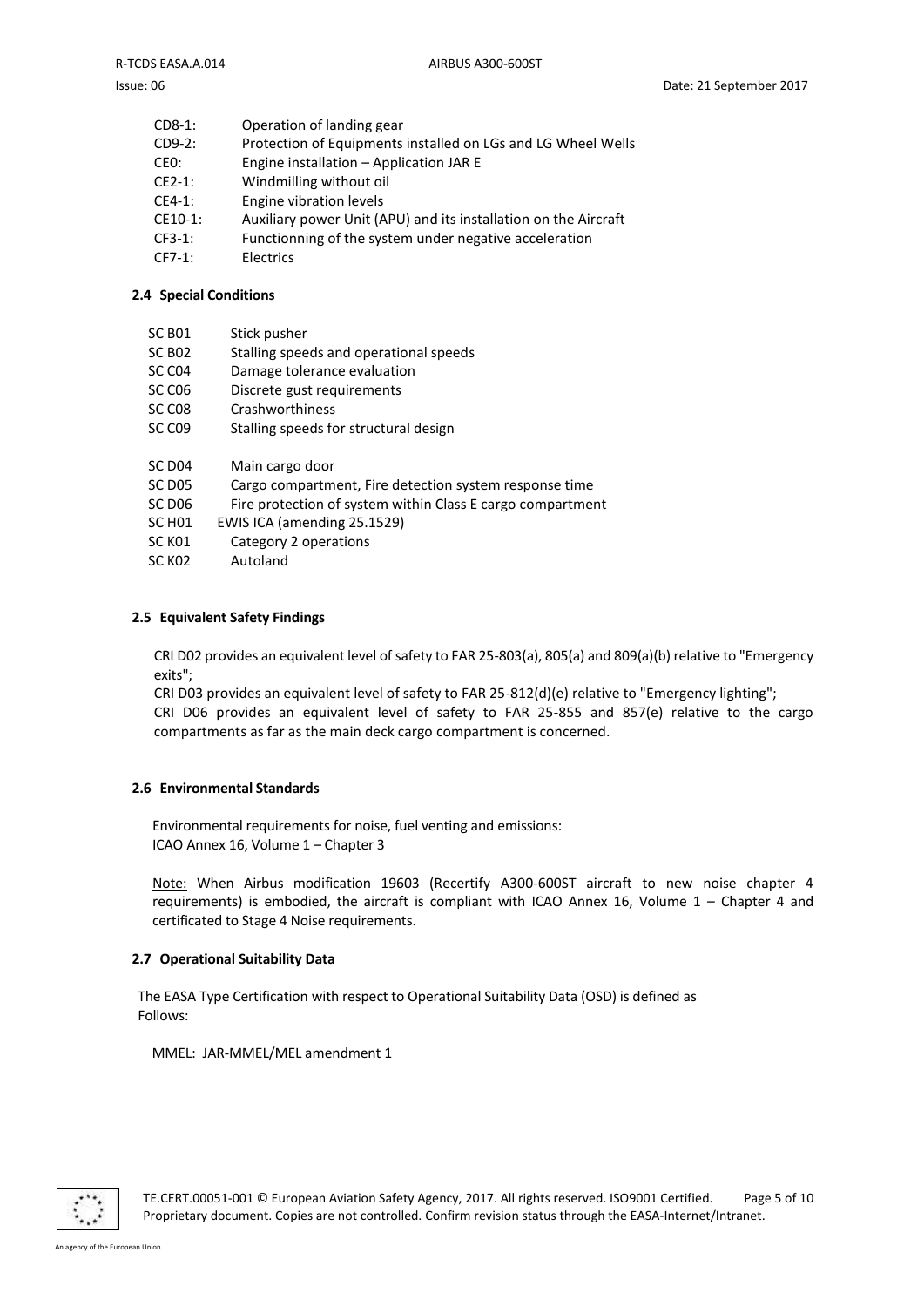## <span id="page-5-0"></span>**3. Technical Characteristics and Operational Limitations**

Twin-engine, wide body, large aeroplane category. Cargo Transport, Super Transporter. Cargo as defined in the Weight and Balance Manual.

Number and categories of occupants: see EASA-approved Flight Manual.

## <span id="page-5-1"></span>**3.1 Type Design Definition**

Definition of the A300-600ST reference model in AIRBUS publication:

- 00K001S0001/C1S (Equivalent Type Design for the Special Certification)
- 00K000A0001/C0S (List of modifications for the RTC, in addition to the Equivalent Type Design)

## <span id="page-5-2"></span>**3.2 Maximum Certified Weights**

3.21 Valid for A300-600ST MSN 655

| Taxi weight (Kg)      | 153 900                     |  |
|-----------------------|-----------------------------|--|
| Take-off weight(Kg)   | 153 000                     |  |
| Landing weight (Kg)   | 140 000                     |  |
| Zero fuel weight (Kg) | 132 000 (Center Tank empty) |  |
|                       | 130 000 (Center Tank used)  |  |

3.22 Valid for A300-600ST MSN 751, 765, 776, 796

| Taxi weight (Kg)      | 155 900                     |  |
|-----------------------|-----------------------------|--|
| Take-off weight(Kg)   | 155 000                     |  |
| Landing weight (Kg)   | 140 000                     |  |
| Zero fuel weight (Kg) | 133 800 (Center Tank empty) |  |
|                       | 130 000 (Center Tank used)  |  |

## <span id="page-5-3"></span>**3.3 Centre of Gravity Range**

Refer to EASA approved Aircraft Flight Manual.

## <span id="page-5-4"></span>**3.4 Limit Speeds (Indicated Airspeed – IAS – unless stated otherwise)**

Maximum Operating Mach – MMO : 0.70 Maximum Operating Speed – VMO (kt): 295 Other speed limits: Refer to DGAC approved Flight Manual



TE.CERT.00051-001 © European Aviation Safety Agency, 2017. All rights reserved. ISO9001 Certified. Page 6 of 10 Proprietary document. Copies are not controlled. Confirm revision status through the EASA-Internet/Intranet.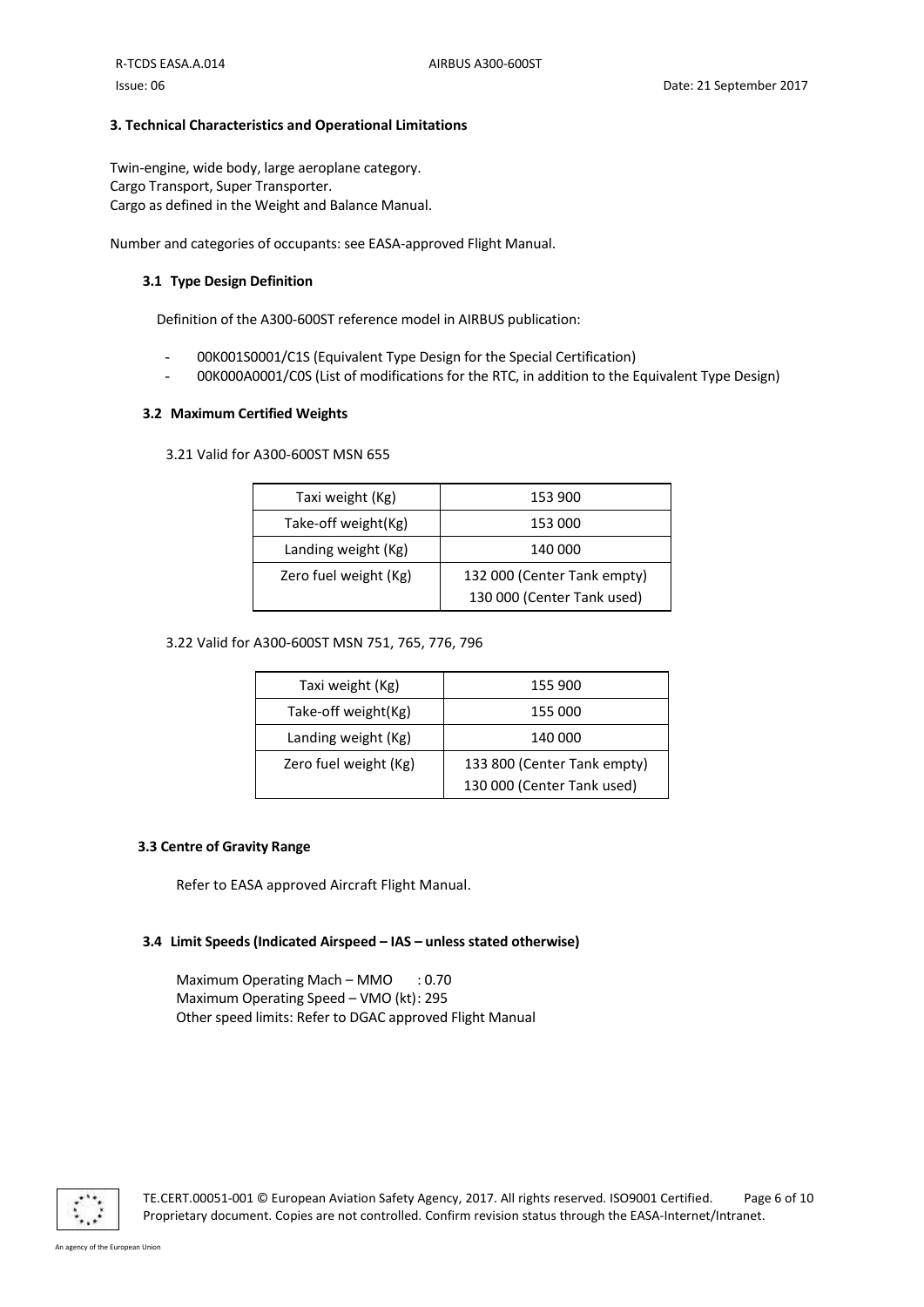# <span id="page-6-0"></span>**3.5 Engines limitations**

Two GENERAL ELECTRIC CF6-80C2A8

| <b>ENGINE LIMITS</b><br>DATA SHEET E13NE<br>M.IM 13 (DGAC)                                           | CF6-80C2A8                                                                            |  |
|------------------------------------------------------------------------------------------------------|---------------------------------------------------------------------------------------|--|
| Static thrust at sea level*:<br>take-off (5mn) <sup>**</sup> (flat rated 30°C)<br>maximum continuous | 25,740 daN<br>21,387 daN                                                              |  |
| Approved oils:                                                                                       | See Specification GENERAL ELECTRIC D50TF1<br>called for in Service Bulletin GE N°79-1 |  |

- **\*** Standard conditions (ISA: 15°C 1013,2 mbar) and up to temperatures indicated in DGAC "Fiche de Caractéristiques Moteur", which also indicates thrust measurement conditions.
- **\*\*** 10 minutes at take-off thrust allowed only in case of engine failure (at take-off or during go-around) in accordance with DGAC "Fiche de caractéristiques moteur".

Other engine limitations: See the relevant Engine Type Certificate Data Sheet.

## <span id="page-6-1"></span>**3.6 Auxiliary power unit (APU)**

| Available mechanical shaft power at sea level | 98.5 KW   |
|-----------------------------------------------|-----------|
| Maximum operating speed                       | 43562 rpm |
| Maximum gas temperature at turbine outlet     | 585°C     |

Approved oils: See AIRESEARCH GTCP 331-250 Chapter 49-21-00 Table 2.

# <span id="page-6-2"></span>**3.7 Fuel Tank Capacity (0.8 kg/litre)**

| <b>TANK</b>  | Unusable fuel |       | Usable fuel |        |
|--------------|---------------|-------|-------------|--------|
|              | Кg            | Liter | Кg          | Liter  |
| Outer        | 12            | 15    | 7408        | 9260   |
| Inner        | 130           | 163   | 28 112      | 35 140 |
| Center       | 48            | 60    | 14 080      | 17 600 |
| <b>TOTAL</b> | 190           | 238   | 49 600      | 62 000 |

## <span id="page-6-3"></span>**3.8 Fuel**

Fuels identified in the Airbus Consumable Materials List (CML) and also determined to be in conformity with following specifications may be used:



TE.CERT.00051-001 © European Aviation Safety Agency, 2017. All rights reserved. ISO9001 Certified. Page 7 of 10 Proprietary document. Copies are not controlled. Confirm revision status through the EASA-Internet/Intranet.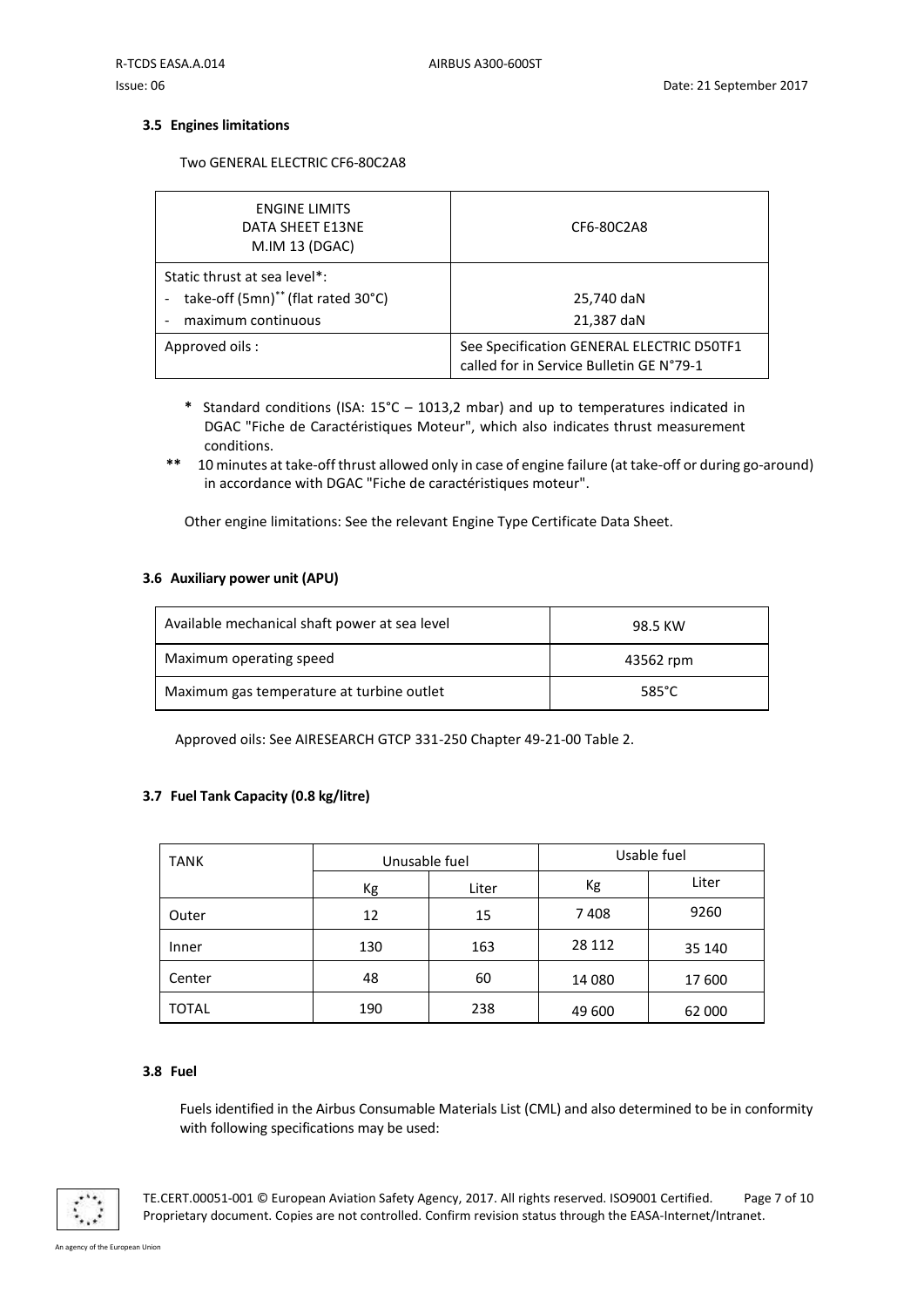Fuel Specifications:

| <b>TYPE</b>                     | <b>SPECIFICATION (NAME)</b> |                               |                                         |                             |                           |
|---------------------------------|-----------------------------|-------------------------------|-----------------------------------------|-----------------------------|---------------------------|
|                                 | <b>FRANCE</b>               | <b>USA</b>                    | UK                                      | <b>RUSSIA</b>               | <b>CHINA</b>              |
| <b>DCSEA</b><br>Kerosene<br>134 |                             | ASTM D1655 (JET A/ JET<br>A1) | <b>DEF-STAN 91-91</b><br>(AVTUR JET A1) | GOST 52050-2006<br>(JET A1) | GB 6537-94<br>$(N°3$ JET) |
|                                 |                             | MIL-DTL-83133 (JP8)           | DEF-STAN 91-87 (AVTUR FSII)             | GOST 10227-86<br>(TS1/RT)   |                           |
| High Flash<br>Point             | <b>DCSEA</b><br>144         | MIL-DTL 5624 (JP5)            | DEF-STAN 91-86 (AVCAT FSII)             |                             |                           |
| Wide Cut                        |                             | ASTM D6615 (JET B)            | DEF-STAN 91-88 (AVTAG FSII)             |                             |                           |
|                                 |                             | MIL-DTL-5624 (JP4)            |                                         |                             |                           |

Additives: Refer to applicable engine "Operating Instructions" document for additives For operating conditions specific to each fuel, see corresponding EASA approved Flight Manual

## <span id="page-7-0"></span>**3.9 Hydraulics**

Fluid specifications: NSA 30-7110

## <span id="page-7-1"></span>**3.10Tyres**

See Aircraft Maintenance Manual, chapters 12 and 32.

## <span id="page-7-2"></span>**3.11Minimum Flight Crew**

Two (2): Pilot and Co-pilot

#### <span id="page-7-3"></span>**3.12Maximum number of occupants**

Four (4) including Flight Crew

# <span id="page-7-4"></span>**3.13Maximum Authorized Altitude**

35 000 ft

## <span id="page-7-5"></span>**3.14 Cargo compartment loading**

The aeroplane must be loaded in accordance with the loading instructions given in the relevant WEIGHT AND BALANCE Manual – Chapter 1.10.

| Cargo compartment | Maximum load (kg) |
|-------------------|-------------------|
| Main              | 45 500            |
| Aft               | 12837             |
| Rear (Bulk)       | 27837             |
| Forward           | 500               |



TE.CERT.00051-001 © European Aviation Safety Agency, 2017. All rights reserved. ISO9001 Certified. Page 8 of 10 Proprietary document. Copies are not controlled. Confirm revision status through the EASA-Internet/Intranet.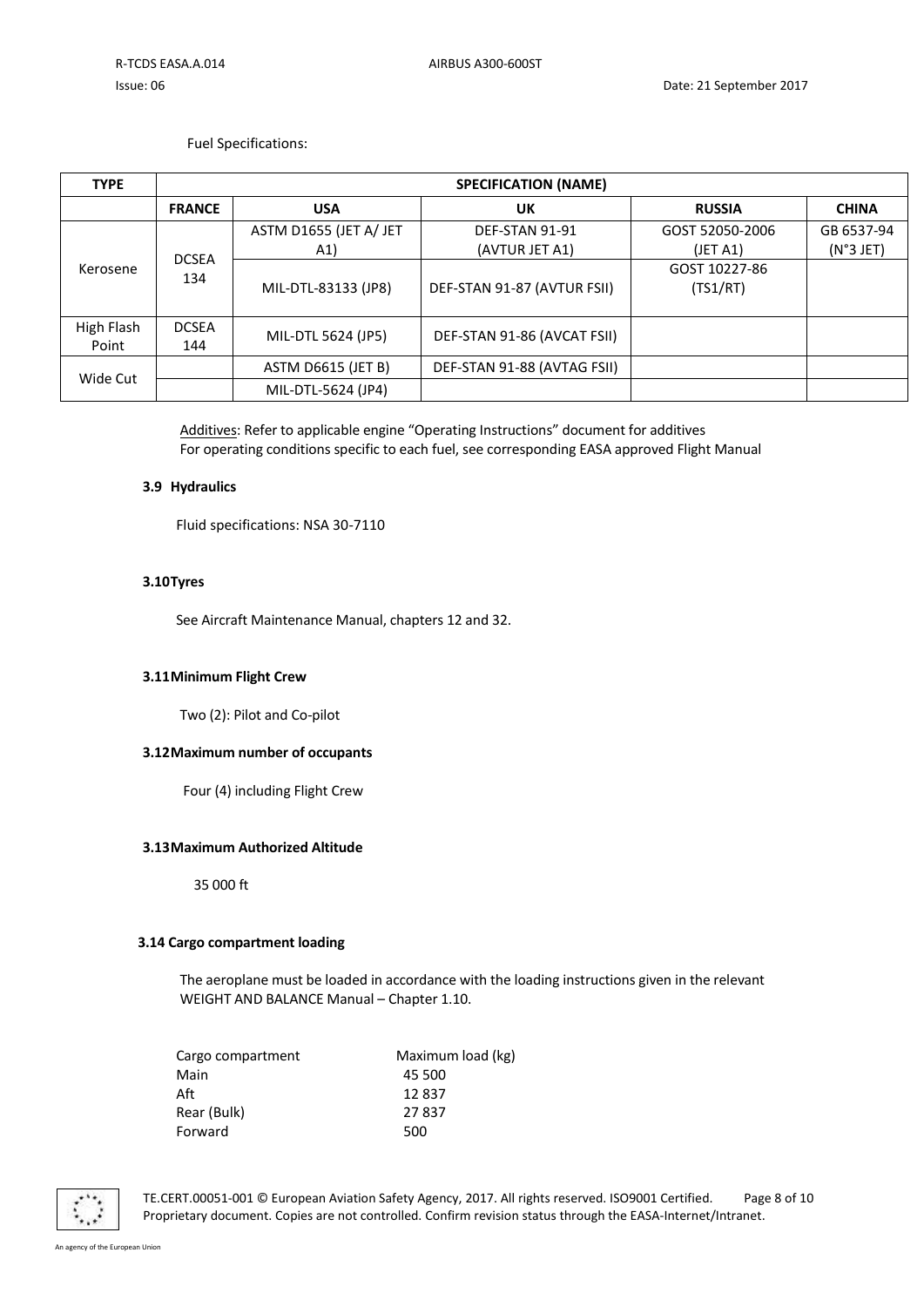## <span id="page-8-0"></span>**3.15Other Limitations**

Refer to approved Aeroplane Flight Manual.

#### <span id="page-8-1"></span>**3.16Environmental Flight Envelope**

Refer to approved Aeroplane Flight Manual.

#### <span id="page-8-2"></span>**3.17All Weather Capabilities**

The aircraft is qualified to Cat 2 precision approach and autoland.

#### <span id="page-8-3"></span>**3.18Equipment**

The equipment required by the applicable requirements shall be installed.

## <span id="page-8-4"></span>**3.19Maintenance Instructions**

Latest issues of the following documentary materials:

- Safe Life Airworthiness limitation items are provided in the A300-600 Airworthiness Limitation Section (ALS) Part 1, with supplement for A300-600ST aircraft approved by EASA (reference to ALS document)
- Certification Maintenance Requirements are provided in the A300-600 Airworthiness Limitation Section (ALS) Part 3 with supplement for A300-600ST aircraft approved by EASA (refer to Airbus document AI/ST5/829/85)
- Ageing system maintenance items are provided in the A300-600 Airworthiness Limitation Section (ALS) Part 4 with supplement for A300-600ST aircraft approved by EASA (reference to ALS document)
- Fuel Airworthiness Limitations are provided in the A300-600 Airworthiness Limitation Section (ALS) Part 5 with supplement for A300-600ST aircraft approved by EASA (refer to Airbus document 95A.1929/05)
- Appendix 1a of the A300F4-608ST Maintenance Requirements Document, addressing the limitations due to fatigue and damage tolerance requirements.
- Enhanced Airworthiness Programme for Aeroplane Systems Instructions for Continuing Airworthiness (ICAs on Electrical Wiring Interconnection System (EWIS) – per CRI H-01 Issue 02.

#### <span id="page-8-5"></span>**3.20Operational Suitability Data (OSD)**

The Operational Suitability Data elements listed below are approved by the European Aviation Safety Agency under the EASA Type Certificate as per Commission Regulation (EU) 748/2012 as amended by Commission Regulation (EU) No 69/2014.

Master Minimum Equipment List:

The Master Minimum Equipment List has been approved as per the defined Operational Suitability Data Certification Basis and is documented in the A300-600ST MMEL reference AI/VF 4000.